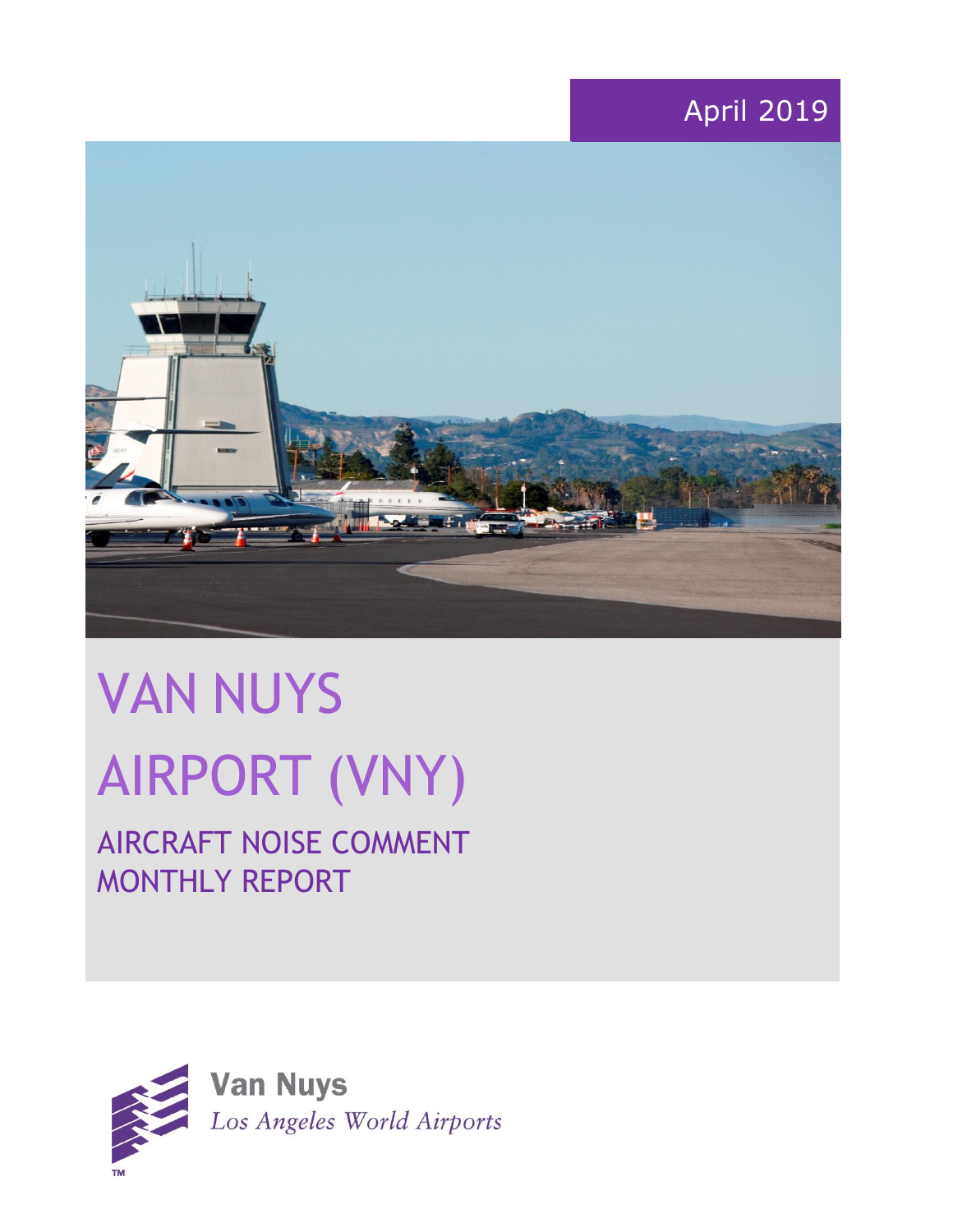## **BACKGROUND**

Los Angeles World Airports (LAWA) is the City of Los Angeles department that owns and operates the Los Angeles International Airport (LAX) and Van Nuys Airport (VNY). Located in the heart of the San Fernando Valley, VNY is one of the nation's leading general aviation airports. The Southern California airspace, including VNY, is among the most complicated and busiest in the nation, serving thousands of local, national and international travelers on a daily basis. LAWA works diligently to balance the requirements established by the Federal Aviation Administration (FAA) for a safe and efficient air transport system with the needs of local neighborhoods. Over the past four decades, LAWA has adopted ordinances, policies, and developed voluntary programs, while also working with the FAA to implement these programs where necessary to reduce aircraft noise for area residents, and to provide meaningful response to community concerns. Please visit the [VNY Noise Management webpage](http://www.lawa.org/VNYNoise) to view the [Noise Abatement and Curfew Regulation](https://www.lawa.org/-/media/lawa-web/tenants411/file/noise_programs.ashx?la=en&hash=86DDE7D9764689AC37E24CD4FAA33C7FE9FC8DA1#"page=7" ) and [Noisier Aircraft Phase-out](https://www.lawa.org/-/media/lawa-web/tenants411/file/noise_programs.ashx?la=en&hash=86DDE7D9764689AC37E24CD4FAA33C7FE9FC8DA1#page=7) ordinance, and to learn more about other *on-going* noise abatement programs such as the [VNY Fly Friendly Program,](https://www.lawa.org/en/lawa-environment/noise-management/van-nuys/vny-fly-friendly-quiet-departure-program) [No Early Turn](https://prodcd.iflyvny.com/en/no-early-turn)  [Program,](https://prodcd.iflyvny.com/en/no-early-turn) and [Helicopter Route and Altitude Deviation Program.](https://www.lawa.org/-/media/lawa-web/tenants411/file/noise_programs.ashx?la=en&hash=86DDE7D9764689AC37E24CD4FAA33C7FE9FC8DA1#"page=8")

The purpose of this report is to provide information on noise comments received from individuals and communities.



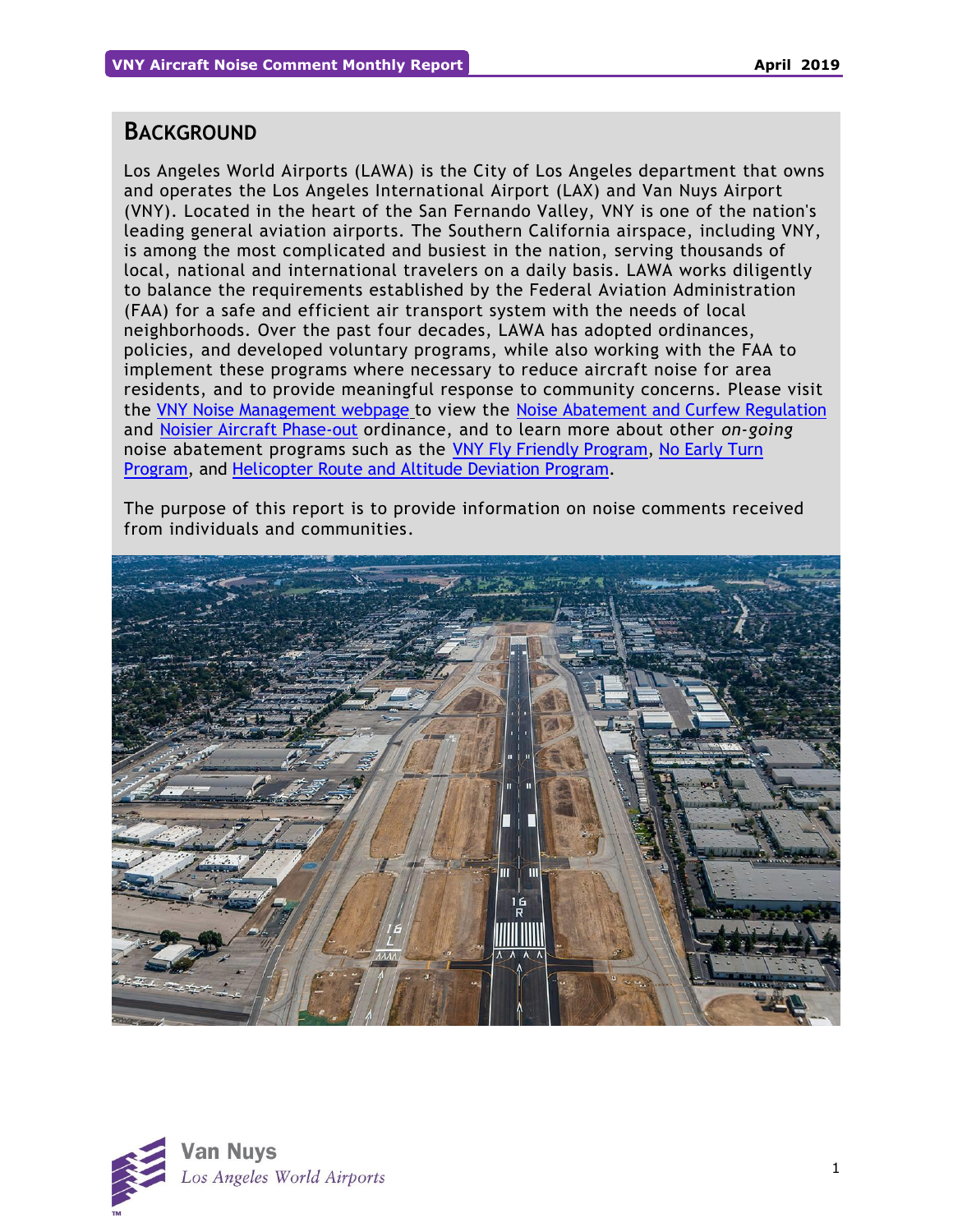# INDIVIDUALS VS NOISE COMMENTS

**Individuals** are community members that have submitted at least one noise comment to LAWA. One individual may submit multiple noise comments.

**Noise comments** are submitted by individuals expressing their concerns or seeking information on noise related events associated with VNY aircraft operations.

# NOISE COMMENT SUBMISSIONS



The graph above shows individuals and total comments submitted this month and over the previous 12 months.

**509** INDIVIDUALS **SUBMITTED COMMENTS** 

> **41,370 COMMENTS** RECEIVED



**16%** CHANGE IN INDIVIDUALS FROM PREVIOUS MONTH



**48%** CHANGE IN COMMENTS FROM PREVIOUS

**14,552 (35%)**

COMMENTS RECEIVED FROM 10 MOST ACTIVE INDIVIDUALS

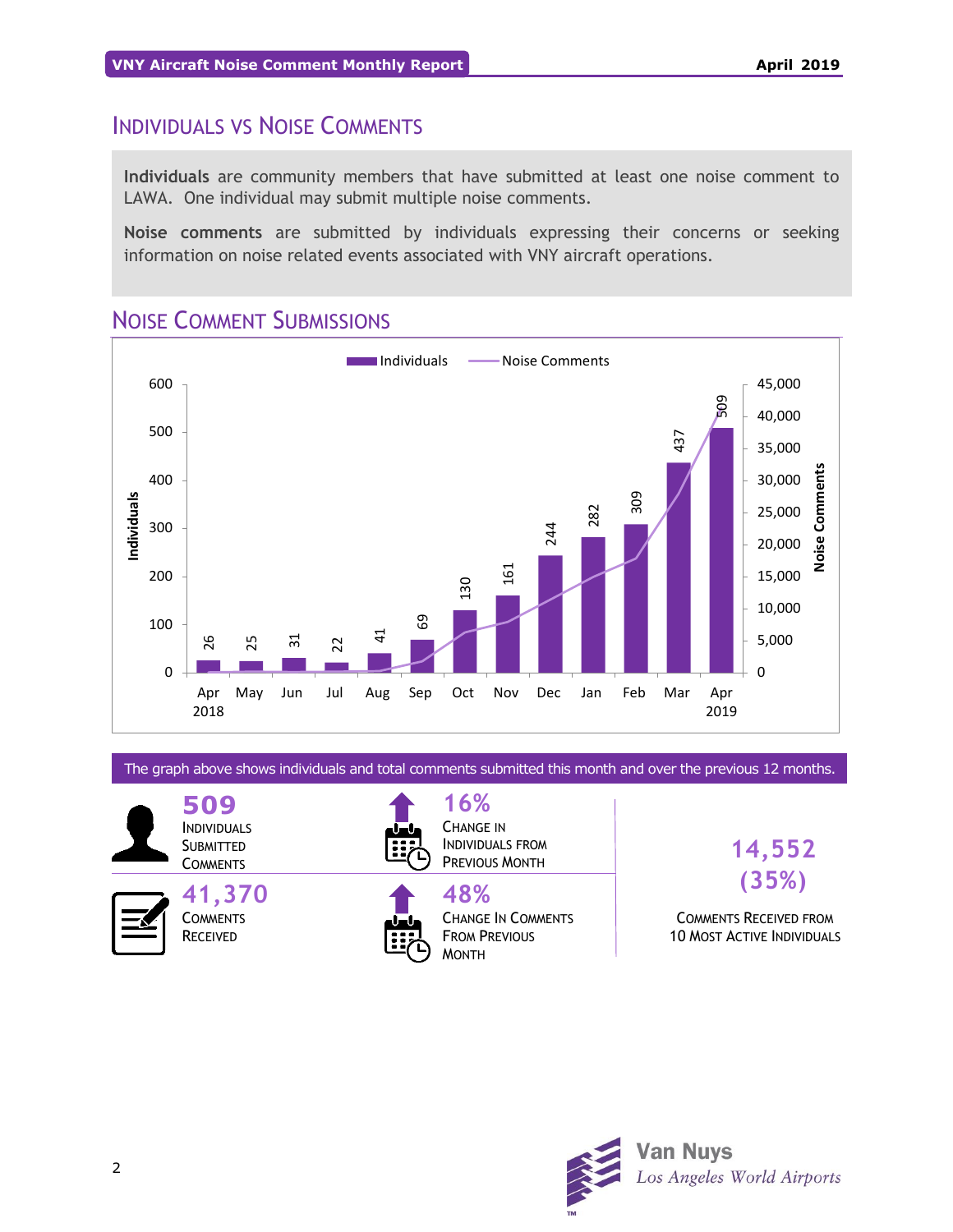# INDIVIDUALS SUBMITTING COMMENTS BY CITY



\*Cities where only one (1) individual submitted a noise comment are combined in this grouping.

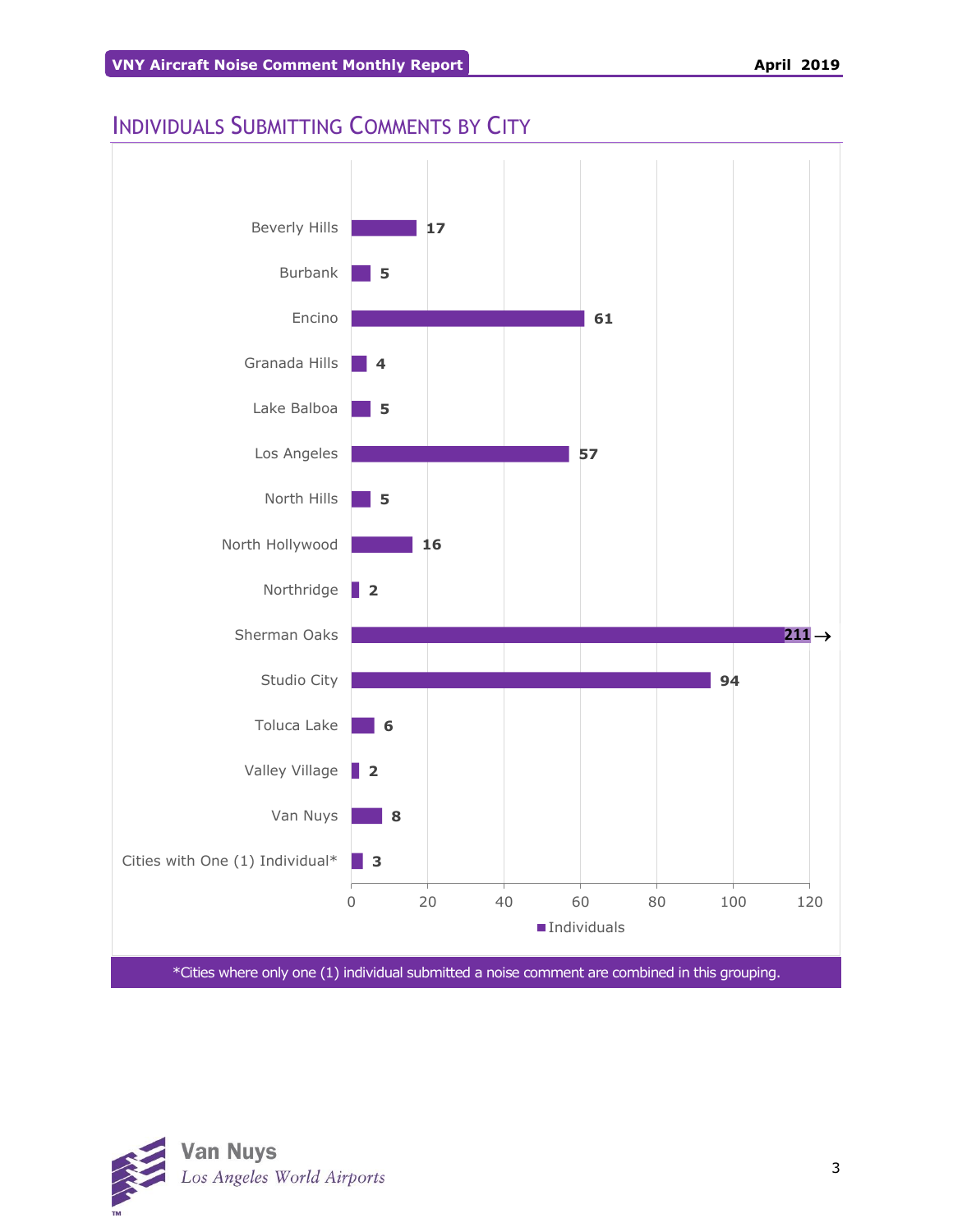

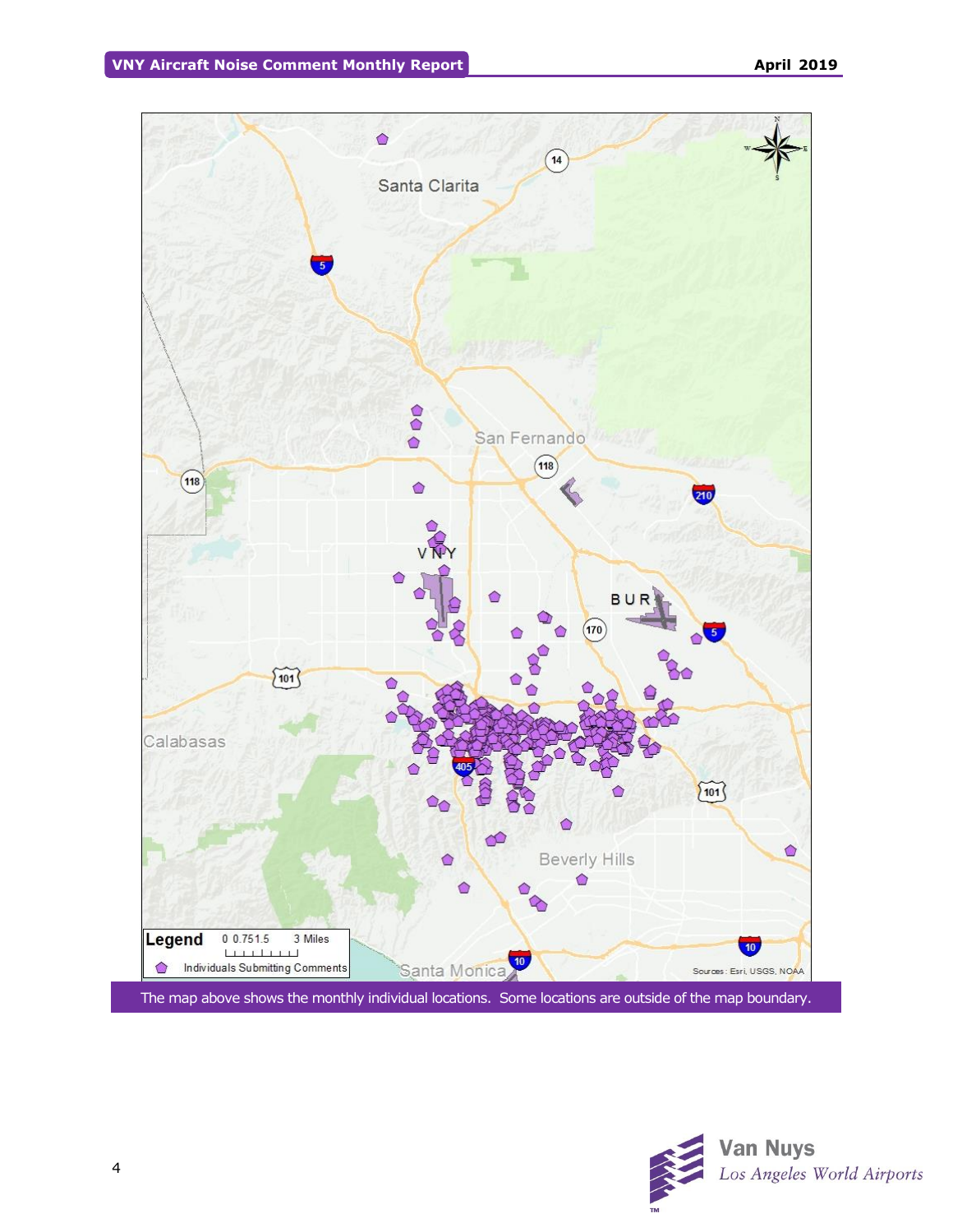# WHAT WAS THE NOISE COMMENT CONCERN?

Individuals may select one (1) noise concern from a list of multiple aircraft noise concerns when submitting noise comments. Out of *509* individuals who submitted noise comments, *441* reported *aircraft flying over home* as the main concern.

Additional noise concerns were *unusually loud aircraft (48); frequency of flight (46);* and *low flying aircraft (33)*.



## **FLYING OVER HOME**

LEADING CONCERN



#### **87%** OF INDIVIDUALS WHO SUBMITTED **COMMENTS**



#### **441**  INDIVIDUALS REPORTED THIS

CONCERN

# COMMUNITY NOISE CONCERNS



Individuals who submit more than one (1) comment during the month may be counted in more than one category